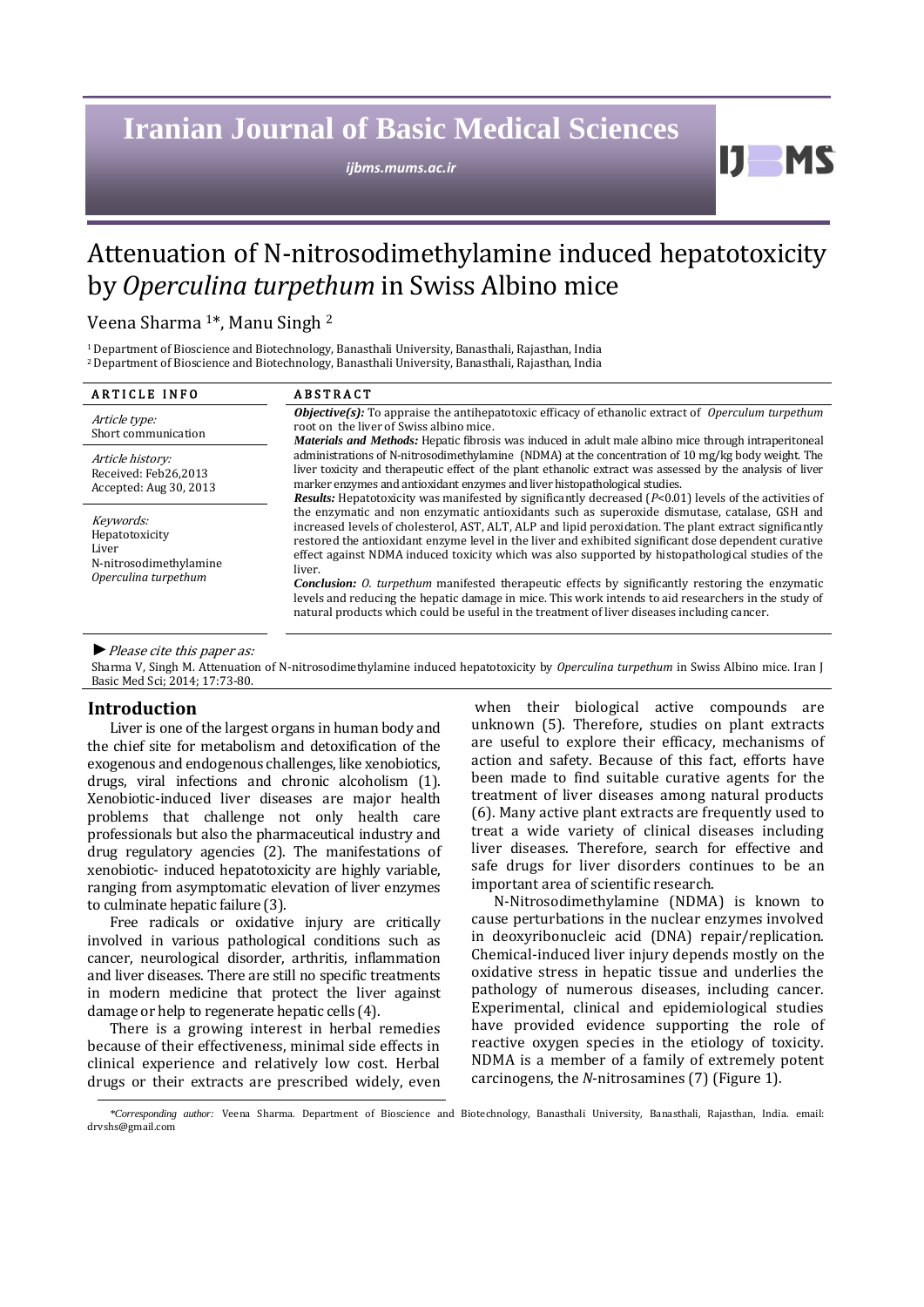

**Figure 1.** Structure of N-Nitrosodimethylamine

NDMA can occur in drinking-water through the degradation of dimethylhydrazine, a component of rocket fuel, as well as from several other industrial processes. It is also a contaminant of certain pesticides and found as disinfection by-product in waste water treatment plants. So, there is a great chance for NDMA to reach human biological systems (8). Hepatic fibrosis is characterised by excessive accumulation of connective tissue components, especially matured collagen fibres in the extracellular matrix of the liver. Data on therapeutic potential of synthetic drugs to treat liver cirrhosis are scarce and the toxic side effects may remain a persistent risk. Therefore, drugs from natural sources are being adopted to treat liver diseases (9).

The plant *Operculina turpethum*, which is commonly known as trivit, has been used as a folk medicine in many countries to treat jaundice, rheumatism, chronic gout, piles, tumours, obesity and many other diseases including liver disorders (10). Traditionally, roots or stem bark of this plant are used for medicinal purposes. The plant contains a glycosidic resin, which has the insoluble glycoside turpethin and two ether soluble glycosides. In spite of its various medicinal uses, no systematic studies regarding its pharmacological effect as a chemotherapeutic agent have been reported in the literature (11). Therefore, the aim of this investigation was to evaluate the antihepatotoxic activity of the ethanolic extract of *O. turpethum* root against NDMA induced liver toxicity in mice.

## **Materials and Methods** *Chemicals*

TBA, TCA, HCl, pyrogallol,  $H_2O_2$ , triton-x, BSA, copper sulphate, ascorbic acid, thiourea, etc. All chemicals used in this study were of analytical reagent grade and were purchased from reliable producers (SRL (India), MERCK, RANBAXY, HIMEDIA). NDMA was purchased from SIGMA.

## *Animal care and monitoring*

Healthy male Swiss albino mice (*Mus musculus*) (4-6 weeks old, weighing 20-30 g) were procured from CCS Haryana Agricultural University (Hisar, India). They were housed under standard laboratory conditions of light (12:12 hr L: D cycle), temperature (23  $\pm$  2°C) and relative humidity (55  $\pm$  5%). Animals had free access to standard food pellet diet (Hindustan Lever Limited: metal contents in parts per million dry weight: Cu 10.0, Zn 45.0, Mn 55.0, Co 5.0, Fe 75.0) and drinking water *ad libitum*  throughout the study.

## *Plant material*

*O. turpethum* was collected from the pharmacological garden of CCSHAU Hisar, Haryana, India in November 2011.The plant was identified with the help of available literature and authenticated by the botanist of Krishi Vigyan Kendra Rohtak, Haryana, India.

## *Preparation of ethanolic extract*

Freshly collected *O.turpethum* roots were dried in shade and coarse powder was extracted. Dried powdered material was placed in the soxhlet thimble with 80% ethanol in 500 ml flat bottom flask. It was further refluxed for 18 hr at 80°C for two days. Collected solvent was cooled and poured in a glass plate. The filtrate was dried in hot air oven below 50°C for 48 hr and kept in dissector for 2 days. The yield of the extract was 12.5% w/w of powdered plant material for further exploration. Collected dried extract was stored at 50C in air tight containers.

## *Ethic clearance*

The animal experiments were carried out according to the guidelines of Committee for the Purpose of Control and Supervision of Experiments on Animals (CPCSEA). The Institutional Animal Ethics Committee approved experimental design performed in this study for the use of Swiss albino mice as the animal model for the study.

## *Treatment regime*

The male Swiss albino mice *(Mus musculus)* were randomly selected from laboratory stocks and were placed into various groups.

Group 1 - Control

Group 2 - NDMA treated (10 mg/kg body weight) Group 3 - NDMA + OTE (300 mg/kg body weight) Group 4 - NDMA+ OTE (400 mg/kg body weight) Group 5- OTE (300 mg/kg body weight) Group 6- OTE (400 mg/kg body weight) Group 7- NDMA + Standard antioxidant (BHA1%) Group 8- BHA (1%)

The doses of the plant extract, NDMA and standard antioxidant were decided on the basis of previously published reports (12). NDMA was given on three consecutive days of each week for three successive weeks along with the plant extract simultaneously.

## *Biochemical assays*

After 21 days, the mice were fasted overnight and then sacrificed under light ether anesthesia. Liver lobules were dissected out, washed immediately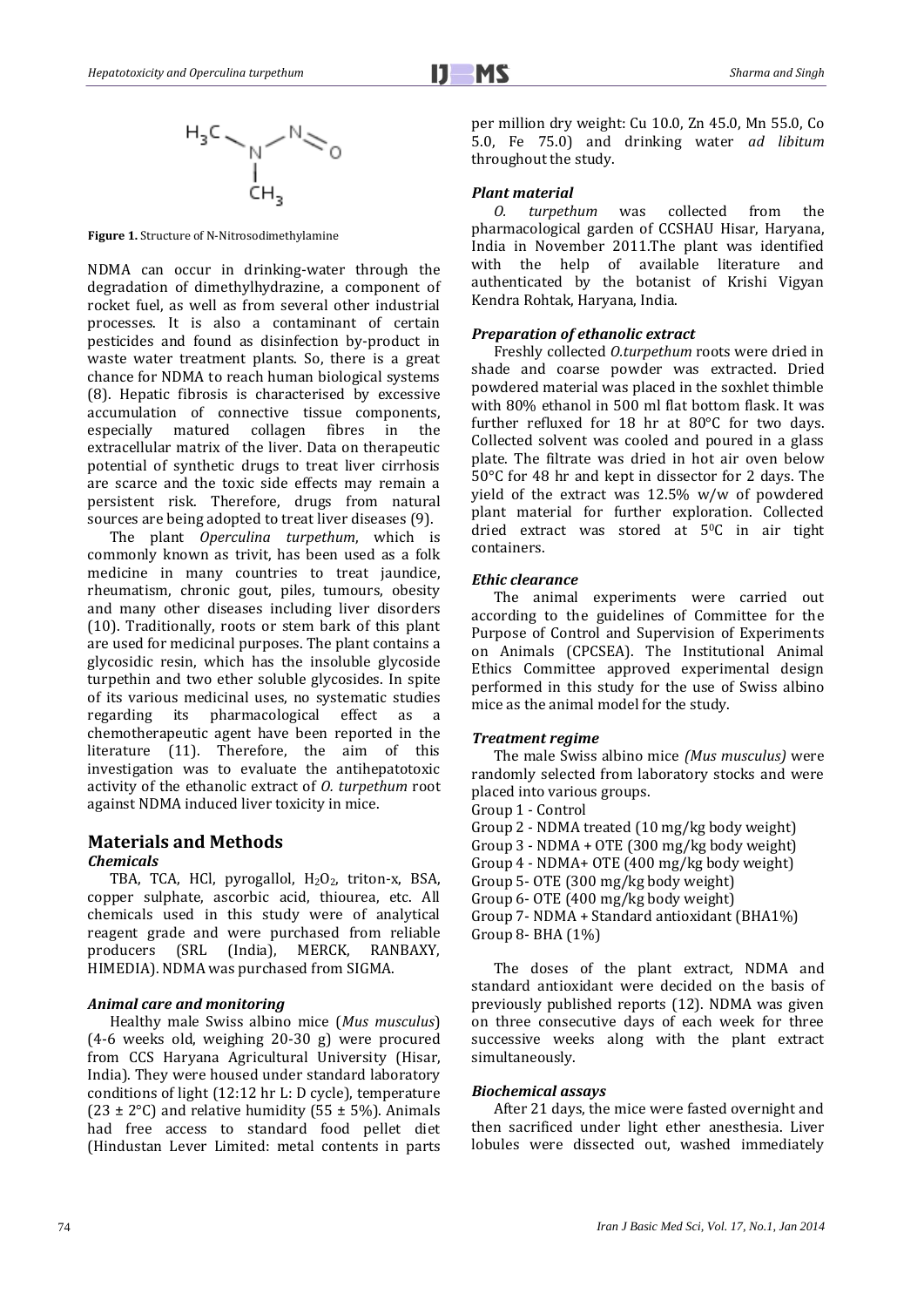with ice-cold saline to remove blood, and the wet weight was noted and then stored at -80°C for various biochemical assays and histological studies.

### *Preparation of liver homogenate*

The liver was minced and homogenized (10% w/v) in ice-cold 0.1 M sodium phosphate buffer (pH 7.4). The homogenate was centrifuged at 10,000 rpm for 15-20 min at 48°C twice to get the enzyme fraction. The supernatant was used for biochemical assays (13).

## *LPO (Lipid peroxidation)*

LPO was estimated colorimetrically by measuring malondialdehyde (MDA) formation as described by Nwanjo and Ojiako (14). In brief, 0.1 ml of homogenate was treated with 2 ml of a 1:1:1 ratio of TBA-TCA-HCl (TBA 0.37%, TCA 15%, HCl 0.25 N) and placed in water bath at 65°C for 15 min, cooled, and centrifuged at 5,000 rpm for 10 min at room temperature. The optical density of the clear supernatant was measured at 535 nm against the reference blank. The MDA formation was calculated using the molar extinction coefficient of thiobarbituric acid reactants (TBARS; 1.56 x105 l/mole cm-1). The production of LPO was expressed as nmol of MDA formed per g of tissue.

## *Superoxide dismutase (SOD)*

Hepatic SOD activity was assayed according to the method of Marklund and Marklund (15). For the control, 0.1 ml of 20 mM pyrogallol solution was added to 2.9 ml of Tris buffer and mixed, and reading was taken at 420 nm after 1.5 and 3.5 min. The absorbance difference for 2 min was recorded and the concentration of pyrogallol was adjusted in such a way that the rate of change in absorbance per 2 min was approximately 0.020-0.023 optical density units. Liver extract (200 ml) was treated with 10 ml of 25% triton X-100 and kept at 48°C for 30 min. To 2.8 ml of Tris buffer, 0.1 ml of treated sample was added and mixed. The reaction was started by adding 0.1 ml of adjusted pyrogallol solution (as for control). Reading was done at 420 nm after 1.5 and 3.5 min and the difference in absorbance was recorded. The enzyme activity was expressed as U/ml of liver extract and 1 U of enzyme is defined as the enzyme activity that inhibits autooxidation of pyrogallol by 50%.

#### *Catalase (CAT)*

Catalase (CAT) activity was estimated based on the method of Aebi (16). Liver extract (100 ml) was treated with ethanol (10 ml) and placed on an ice bath for 30 min. To this, 10 ml of 25% triton X-100 was added and again kept for 30 min on ice. To 200 ml phosphate buffer (0.1 M), 50 ml of treated liver extract and 250 ml of 0.066 M  $H<sub>2</sub>O<sub>2</sub>$  (prepared in 0.1 M phosphate buffer, pH 7.0) were added in a cuvette. The decrease in optical density was measured at 240 nm for 60 sec. The molar extinction coefficient of 43.6 cm-1 was used to determine CAT activity. One unit of activity is equal to the moles of  $H_2O_2$ degraded/min/mg protein.

## *Aspartate aminotransferase (AST)and alanine aminotransferase (ALT)*

Activities of aspartate aminotransferase (AST) and alanine aminotransferase (ALT) were assayed by the method of Reitman and Frankel (17). In brief, 0.2 ml of sample and 0.5 ml of substrate solution (for AST: aspartate and 2-ketoglutarate; for ALT: alanine and 2-ketoglutarate) were incubated at 37°C for 60 min for AST and 30 min for ALT. After incubation, 0.5 ml of DNPH solution was added to arrest the reaction, which was kept for 20 min at room temperature. To this, 1 ml of 0.4 N NaOH was added and absorbance was read at 510 nm. Activities were expressed as U/l.

#### *Reduced glutathione (GSH)*

Hepatic reduced glutathione (GSH) level was determined by the method of Ellman modified by Jollow *et al* (18). Sulphosalicylic acid (0.5 ml 10%) was added to mixture of 0.4 ml homogenate and 0.6 ml of distilled water as protein precipitant. Supernatant (0.5 ml) was mixed with the reaction mixture of 4.5 ml of 0.5 M Tris-buffer and 0.5 ml of 10mM DTNB and the absorbance was measured immediately at 412 nm. The GSH contents were calculated using GSH as standard and expressed as mM/g tissue.

#### *Protein*

Protein content was determined by the method of Lowry *et al*, (19) and bovine serum albumin as the standard.

## *Cholesterol*

Cholesterol level was determined by the method of Zak (20) with cholesterol as the standard.

## *Alkaline phosphatise (ALP)*

Activities of alkaline phosphatase (ALP) were determined according to the protocol described in a laboratory practical manual (21). Substrate solution (3 ml) was incubated at 37°C for 15 min and then 0.5 ml of sample was added. It was mixed well and immediately 0.05 ml of the mixture was removed and mixed with 9.5 ml of 0.085 N NaOH. This corresponded to zero time assay (blank). The remaining solution (substrate-enzyme) was incubated for 15 min at 37°C and then 0.5 ml was drawn and mixed with 9.5 ml of 0.085 N NaOH. Absorbance was measured at 405 nm against the reference blank. Specific activities were expressed as µmoles of p-nitrophenol formed per min per g tissue.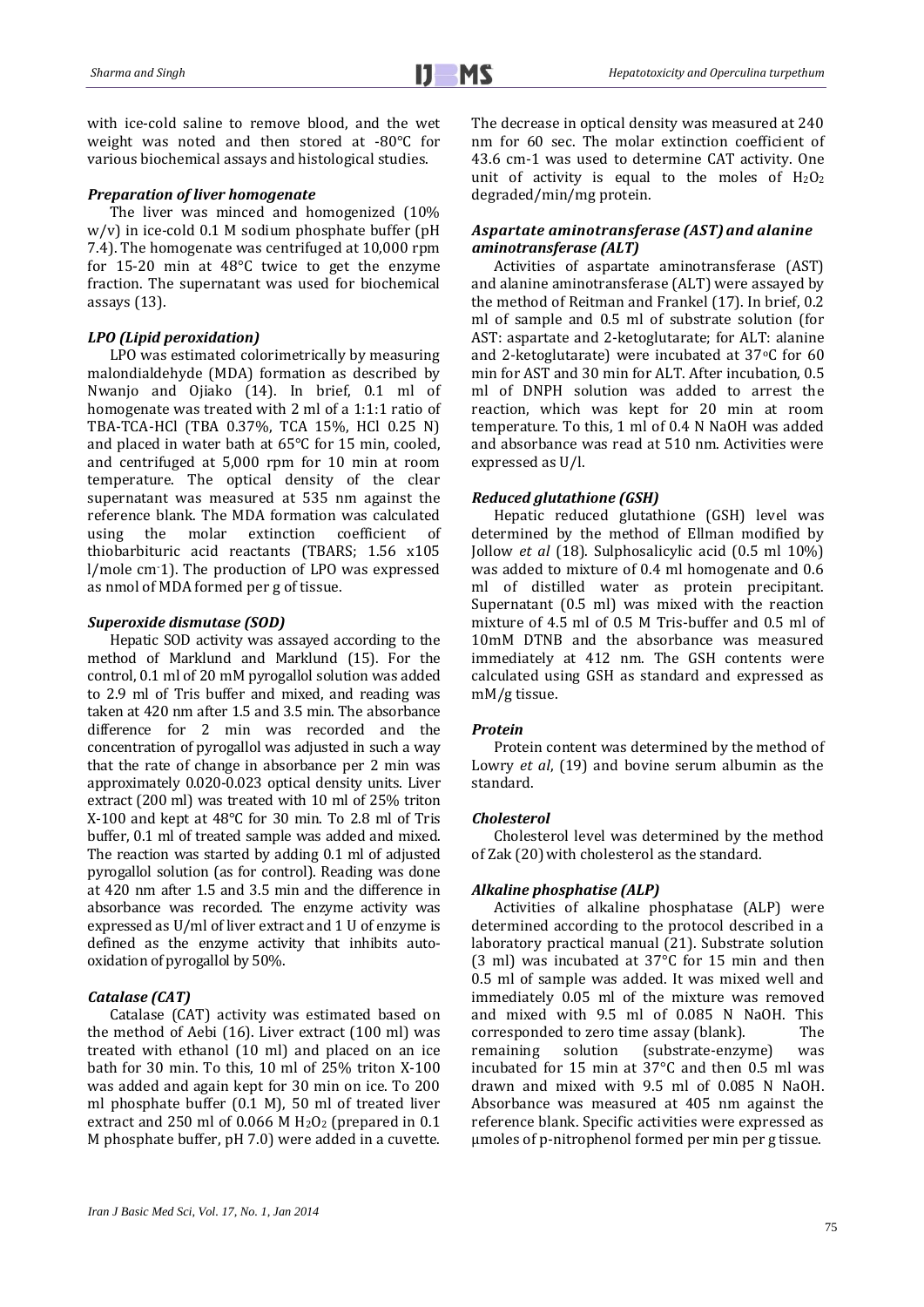Ï

**Table 1.** Effect of ethanolic extract of *Operculum turpethum* (OTE) root on the levels of liver marker enzymes AST, ALT and ALP against NDMA induced hepatic damage

| Groups                    | AST (U/I)                       | ALT (U/I)                     | ALP $(\mu m l/min/g)$ |
|---------------------------|---------------------------------|-------------------------------|-----------------------|
| Control                   | $46.620 \pm 0.231$ #            | 38.486±0.024#                 | $67.287 \pm 0.039$ #  |
| NDMA(10 mg/kg)            | $69.164 \pm 0.011*$             | 54.039±0.177*                 | 86.164±0.011*         |
| $NDMA+OTE$ (300 mg/kg)    | 58.189±0.005#                   | 48.083±0.012#                 | 75.189±0.005#         |
| $NDMA+OTE(400 mg/kg)$     | 53.880±0.193#                   | $43.048\pm0.024$ #            | $69.880 \pm 0.191$ #  |
| OTE $(300 \text{ mg/kg})$ | $46.553 \pm 0.193$ <sup>*</sup> | 38.102±0.005*                 | 68.819±0.003*         |
| OTE $(400 \text{ mg/kg})$ | $47.242 \pm 0.009*$             | 38.037±0.012*                 | $68.242 \pm 0.010*$   |
| $NDMA+BHA(1%)$            | $49.270 \pm 0.014$ #            | 39.126±0.014#                 | $68.270 \pm 0.014$ #  |
| BHA (1%)                  | $45.135 \pm 0.051$ *            | $37.140\pm0.005$ <sup>*</sup> | $66.001 \pm 0.082$ *  |

Values are expressed as mean ± S.E.M for six mice in each group. \* *P* < 0.01 *vs*. control and # *P <*0.01 *vs*. NDMA treated group AST (Aspartate aminotransferase), ALT (Alanine aminotransferase), ALP (Alkaline phosphatase).

## *Histopathological studies*

The liver lobules were excised and fixed in 10% formalin, stained with haemotoxylin and eosin and then observed under microscope for degeneration, fatty changes, necrotic changes and evidence of hepatotoxicity (22). Results of the histopathological studies are shown in the (Figures 4-7).

#### *Statistical analysis*

Data are expressed as the mean±SEM. The data was analyzed by analysis of variance (ANOVA) using the Statistical Package for the Social Sciences (SPSS 11).

### **Results**

## *Effect of O. turpethum root extract on lipid peroxidation*

The level of TBARS as an index of lipid peroxidation, a degradative process of membrane lipids, in liver tissue of NDMA treated mice was significantly (*P<*0.01) elevated (122.15±0.32) when compared to control animals (89.90±0.50). The remarkable increase in lipid peroxides in liver tissue during NDMA administration indicates the formation of reactive oxygen species (ROS), which play a major role in cell injury and pathogenesis of hepatic fibrosis. Lipid peroxidation level was restored towards its normal value by treatment with the *O.turpethum* extract on NDMA induced toxicity (Figure 2).

## *Effect of O. turpethum root extract on liver marker enzymes*

 Biochemical parameters in the control and various experimental groups are mentioned in Table 1. Administration of intraperitoneal NDMA to mice caused liver damage as indicated by a significant increase in liver enzymes AST, ALT, activity compared to control mice. Elevated levels of these enzymes are indicative of cellular leakage and loss of functional integrity of cell membrane in liver. Treatment of animals with the plant extract significantly (*P*<0.01) recovered the normal range of enzymes.



**Figure 2.** Effect of ethanolic extract of *Operculum turpethum* on the lipid peroxidation in different groups of mice showing significant changes in plant treated groups with *P-*value of \*(*P<*0.01) as compared to the control and #(*P*<0.01) as compared to NDMA treated groups

## *Effect of O. turpethum root extract on antioxidant enzymes*

## *On liver SOD level*

Effect of NDMA alone and co-treatment with *Oturpethum* extract on SOD activity has been shown in Table 2. SOD activity in NDMA treated liver tissue (2.501±0.027) was reduced markedly compared to the control group (9.112±0.004) and co-treatment with *O.turpethum* at the dose of 400 mg/kg body weight in the NDMA treated mice significantly (*P<*0.01) recovered that SOD depletion.

#### *On liver CAT level*

CAT activity in the NDMA treated group showed marked reduction compared to normal group (3.706±0.177 in NDMA treated group *vs*. 8.153±0.009 in control group). Catalase (CAT) is an enzymatic antioxidant widely distributed in all animal tissues and its highest activity is found in the liver. CAT decomposes hydrogen peroxide and protects the tissue from highly reactive hydroxyl radicals. Therefore, the reduction in the activity of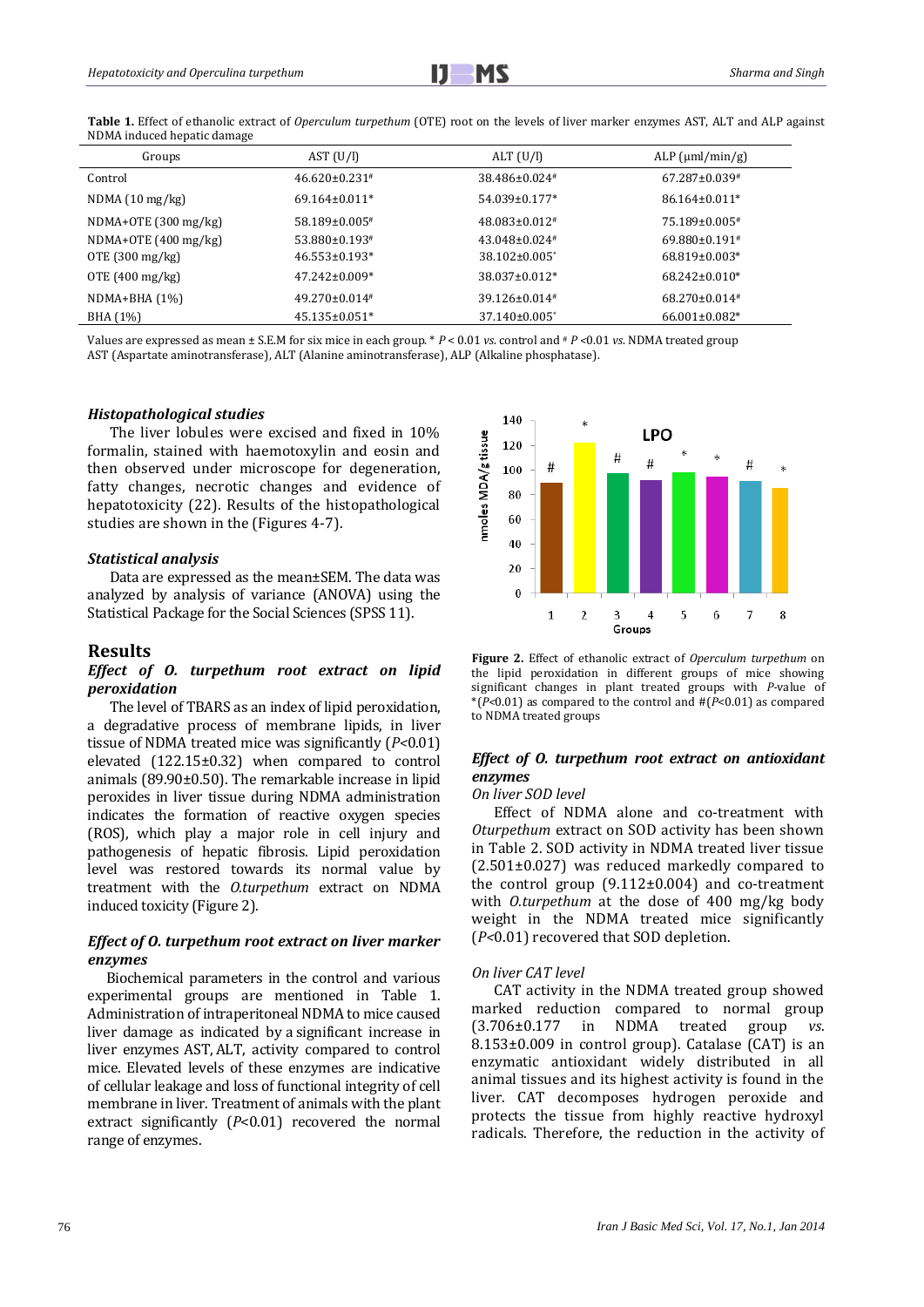| Groups                    | SOD (U/ml)                     | CAT (nanomoles/min/mg) | Cholesterol $(mg/g)$            | Protein (mg/g)      |
|---------------------------|--------------------------------|------------------------|---------------------------------|---------------------|
| Control                   | $9.112 \pm 0.004$ #            | $8.153 \pm 0.009$ #    | $28.646\pm0.005$ <sup>#</sup>   | 86.287±0.039#       |
| NDMA(10 mg/kg)            | $2.501 \pm 0.027$ *            | $3.706 \pm 0.177$ *    | $40.061 \pm 0.012$ *            | $60.830\pm0.190*$   |
| $NDMA+OTE$ (300 mg/kg)    | $4.128 \pm 0.002$ #            | $5.150 \pm 0.012$ #    | $33.804 \pm 0.194$ <sup>#</sup> | 72.522±0.189#       |
| $NDMA+OTE(400 mg/kg)$     | $6.121 \pm 0.006$ #            | $6.048 \pm 0.024$ #    | $28.760 \pm 0.010^*$            | 79.213±0.001#       |
| OTE $(300 \text{ mg/kg})$ | $8.106 \pm 0.011*$             | $8.012 \pm 0.002*$     | $27.331 \pm 0.010*$             | $86.019 \pm 0.003*$ |
| OTE $(400 \text{ mg/kg})$ | $9.022 \pm 0.001*$             | $8.037 + 0.012*$       | $27.019\pm0.002*$               | 86.142±0.009*       |
| $NDMA+BHA(1%)$            | $6.631 \pm 0.001$ <sup>#</sup> | $7.126 \pm 0.014$ #    | $32.129 \pm 0.002^*$            | 85.703±0.198#       |
| BHA (1%)                  | $9.108 \pm 0.001$ <sup>*</sup> | $9.140 \pm 0.005*$     | $28.114\pm0.006*$               | 88.985±0.031*       |

**Table 2.** Effect of ethanolic extract of *Operculum turpethum* root on the levels of antioxidant enzymes SOD, CAT, total protein, total cholesterol against NDMA induced hepatic damage

Values are expressed as mean ± S.E.M for six mice in each group. \**P* < 0.01 *vs*. control and #*P<*0.01 *vs*. NDMA treated group SOD:Superoxide dismutase, CAT: Catalase

these enzymes may result in a number of deleterious effects. As shown in Table 2, co-treatment with *O. turpethum* at the dose of 400 mg/kg body weight in the NDMA treated mice significantly (*P<*0.01) restored the CAT activity.

## *On total protein and total cholesterol level*

NDMA enhanced the levels of cholesterol in mice (40.061±0.012) and depleted the protein level (60.830±0.190) which were significantly recovered as (28.760±0.010) and (79.213±0.001**)** with the simultaneous dosing of the extract at 400 mg/kg body weight in the NDMA treated mice as shown in Table 2.

## *Effect of O. turpethum on GSH level*

GSH level as measured in the liver tissue of all the experimental groups has been shown in Figure 3. NDMA administration caused massive reduction in liver GSH level (1.004±0.001 *vs*. 2.720±0.002 in normal mice). Administration of the ethanolic extract at the dose of 400 mg/kg body weight simultaneously with NDMA significantly (*P*<0.01) elevated that reduction in animals.

#### *Histopathological studies*

Results of histopathological studies provided supportive evidence for biochemical analysis. The histopathology reports of various groups are shown in Figures (4-7). The histo-architecture of control group (Group 1) animals was showing normal hepatocyte cells and depicted normal lobular architecture with central vein and radiating hepatic cords (Figure 4). While the animal treated with NDMA (Group 2) exhibited perivenular necrosis and micro vesicular fatty change in peripheral hepatocytes (Figure 5). There was severe centrilobular congestion and marked dilatation of central vein and sinusoids with massive necrosis and initiation of fibrosis (Figure 6). After treatment with the plant extract (400 mg/kg b.w.) the change in the liver tissue was observed including the regeneration of the normal hepatocytes (Figure 7).



**Figure 3.** Effect of ethanolic extract of *Operculum turpethum* root on the GSH levels in different groups of mice showing significant changes in different plant treated groups with *P-*value of \*(*P*<0.01) as compared to the control and # (*P*<0.01) as compared to NDMA treated group

The histological examination of the liver sections reveals that the normal liver architecture was disturbed by hepatocarcinogen intoxication. In the liver sections of the mice intoxicated with NDMA and simultaneously treated with the extract, the normal cellular architecture was retained as compared to NDMA treated, which confirms the protective effect of the extract. In accordance with these results, it may be hypothesized that alkaloids, saponins and flavonoids, glycosides which are present in the extract, could be considered responsible for the hepatoprotective activity.

The decrease in the necrosis area demonstrated by the extract as well as decrease in the infiltration of the inflammatory cells in the liver lobules is indicative of therapeutic efficacy of *O. turpethum*.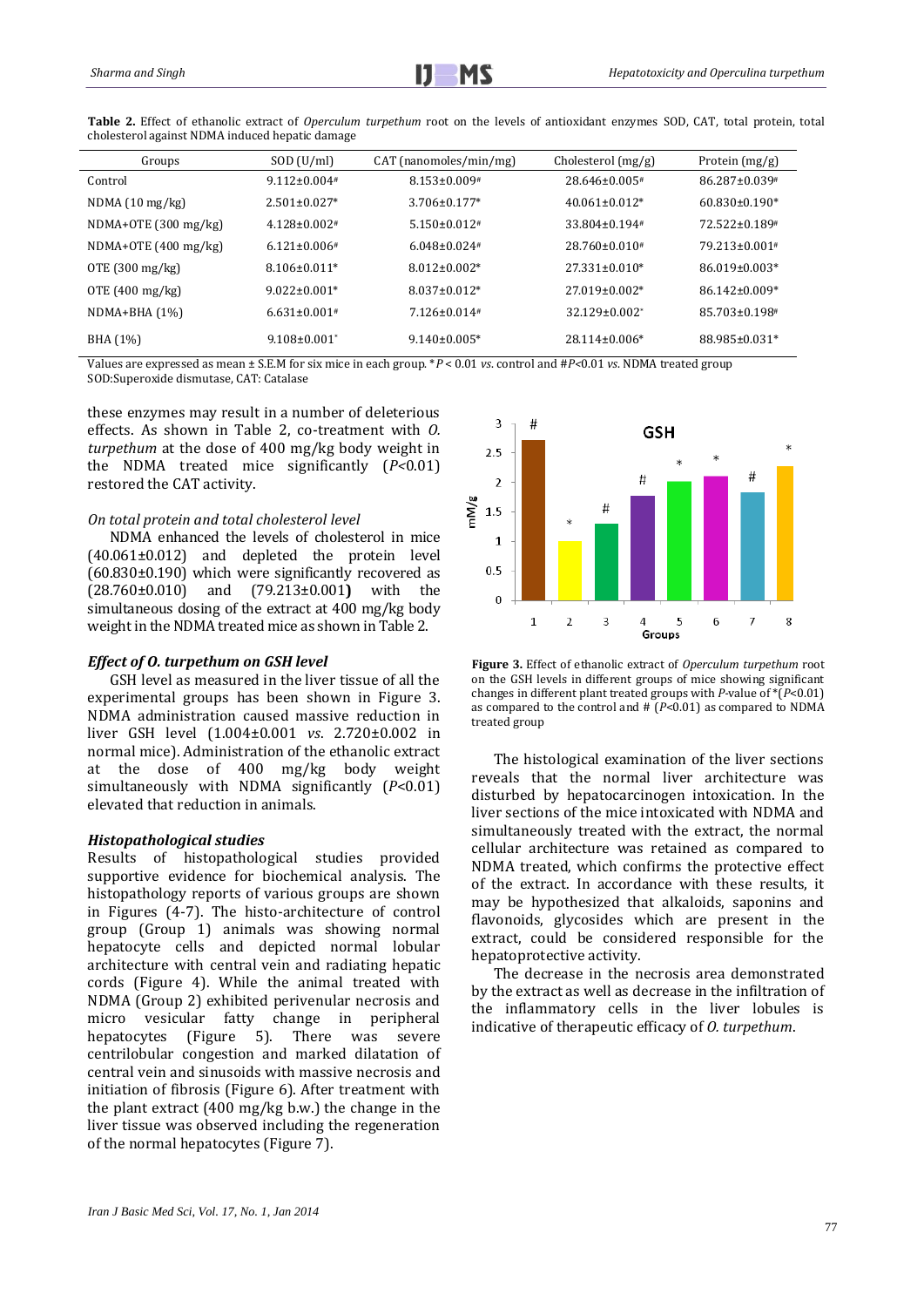

**Figure 4.** Transverse section of liver showing normal mice liver with intact central vein and hepatocytes



**Figure 5.** Transverse section of the liver of mice treated with NDMA showing leucocytic infiltration. CV=Central vein, LI= Leucocyte infiltration



**Figure 6.** The liver showing centrilobular congestion and marked dilatation of central vein and sinusoids with massive necrosis



**Figure 7.** The hepatic tissue showing the regeneration whereas the central vein is still dilated

### **Discussion**

It is well known that liver toxicity is one of the most important diseases in the world. Therefore, the efforts in the hepatoprotection and treatment of liver disorders are very much required. NDMA is highly toxic to experimental animals; large single and multiple doses produce severe hepatic injuries, tumors or leukemias regardless of route of administration. NDMA reacts with rapidly proliferating cells in the terminal end buds forming DNA abducts which transform normal terminal end buds to malignant pathways. The protective effect of *O. turpethum* against DMBA-induced oxidative stress with reference to breast cancer in experimental rats has already been demonstrated (24). They suggested that the antioxidant activity of *O. turpethum* played a protective role against DMBA induced breast cancer. NDMA induced experimental hepatotoxicity might therefore be used as an ideal model to study the hepatoprotective potential of medicinal plants and their active constituents. The results reported in NDMA-induced toxicity may assist the clinician in the diagnosis, prognosis and treatment monitoring of the affected patients.

Increased oxidative stress and lipid peroxidation have been reported in NDMA induced liver injury in mice. This suggests that NDMA-induced liver damage generates free radicals, which react with polyunsaturated fatty acids of hepatic microsomal system and cause rearrangement of the double bonds to generate diene conjugated lipids (25). The improper balance between ROS metabolites and antioxidant defence results in "oxidative stress". Participation of iron in Fenton reaction, production of more reactive hydroxyl radicals from superoxide radicals and  $H_2O_2$  results in increased lipid peroxidation (26). The mechanism of free radicalinduced impairment of immune system is not yet properly delineated.

Elevated levels of enzymes are indicative of cellular leakage and loss of functional integrity of cell membrane in the liver. AST predominantly found in mitochondria of hepatocytes whereas ALT is more specific to liver, and thus is a better parameter for detecting liver injury. In the present study, NDMA was found to cause significant elevations in the levels of AST, ALT, ALP. The rise in their activities is proposed to be in good correlation with the number of damaged cells (27). Reduced glutathione, a free radical scavenger, plays a key role in the activation of T cells and macrophages. The present investigation has revealed that chronic treatment with NDMA depleted the glutathione (28).

Lipid peroxidation is a common event in any toxic phenomenon. It occurs to a limited extent under normal physiological conditions, but external factors can augment this process so that it escapes cell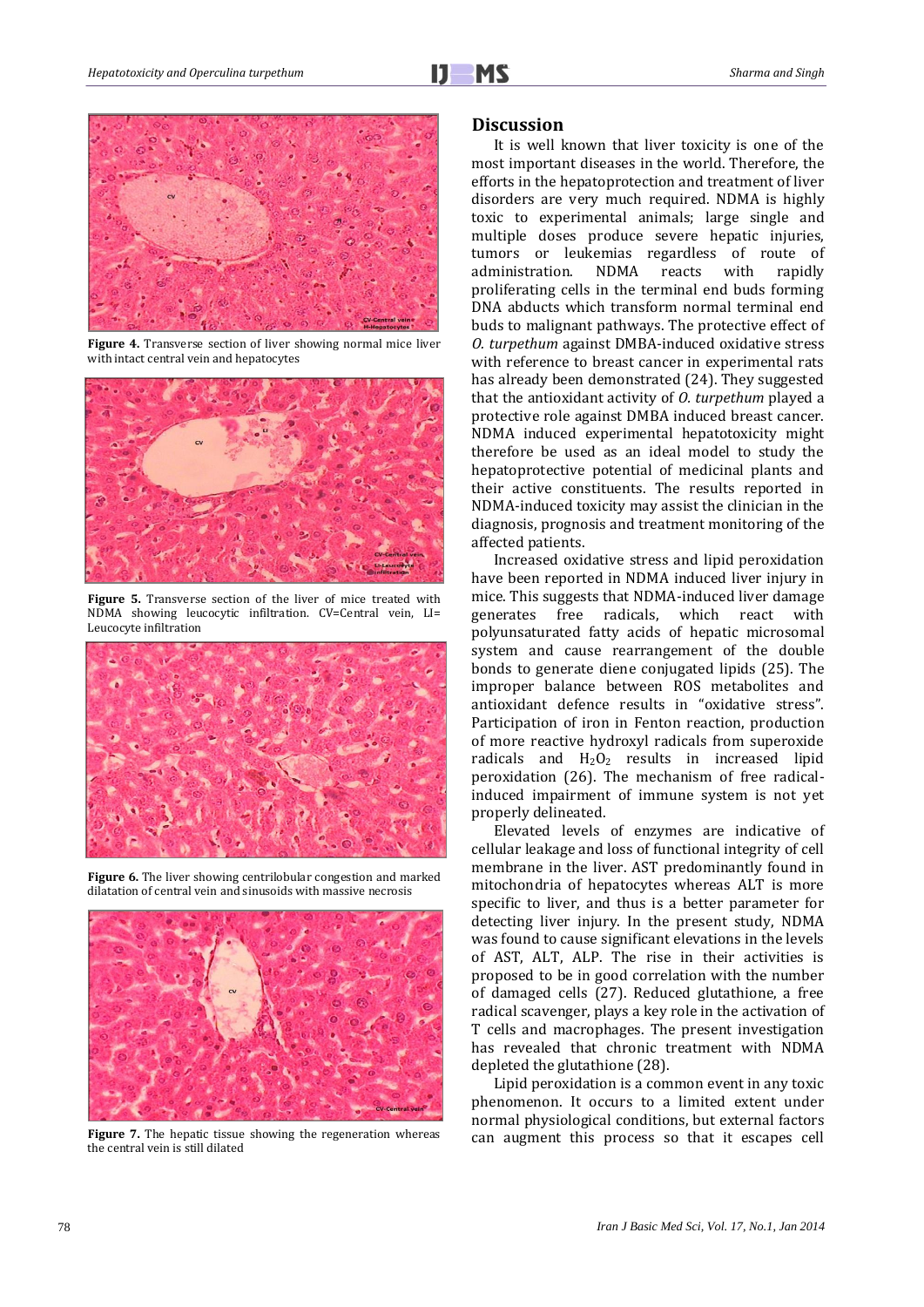control which leads to damage of macromolecules such as lipids in the cell membrane and eventually causes membrane damage and death of cell. The significant depletion in the levels of TBARS in the liver tissue of the plant extract administered animal group might be due to reduced lipid peroxidation and elevation of tissue antioxidant defence enzymes activity levels, indicating that the plant extract could reduce the generation of free radicals and increase free radicals scavenging mechanism (29). The reduction in protein level attributed to the damage produced and localised in the endoplasmic reticulum which results in the loss of  $P_{450}$  leading to its functional failure with a decrease in protein synthesis and accumulation of triglycerides leading to fatty liver (30). The protein levels were increased suggesting the stabilization of endoplasmic reticulum leading to protein synthesis in animals treated with the plant extract. It can be stated that *O. turpethum* prevented an increase in cholesterol level by inactivation of thiol group enzymes such as HMG-CoA reductase and CoASH, the rate-limiting enzyme for cholesterol biosynthesis, and the multi-enzyme complex for fatty acid biosynthesis.

The reduction in liver SOD might be due to a continuous higher production of superoxide radical by the mitochondria of the damaged liver cells. Catalase converts harmful hydrogen peroxide into water and oxygen and protects the tissues from highly reactive hydroxyl radicals (31). The reduction in the activity of this enzyme may result in a number of deleterious effects due to accumulation of highly toxic metabolites and hydrogen peroxide on NDMA administration, which can induce oxidative stress in the cells (32). The increase in the levels of antioxidant profiles i.e. SOD and Catalase by *O.turpethum* extract may be attributed to its biological significance in eliminating reactive free radicals that may affect the normal functioning of cells. Liver section of *O. turpethum* treated animal group clearly showed normal hepatic cells and central vein thereby confirming the antihepatotoxic efficacy of the plant.

## **Conclusion**

Our data lends support to the treatment of hepatic damage by potent carcinogen NDMA in the liver of mice. The results obtained from this study prompt further study of the mechanism of antihepatotoxic activity of the root extract of *Oturpethum* at the molecular level. The plant treatment restored normal lobular architecture of the liver through extensive regeneration of hepatocytes. These attributes may provide the rationale for the use of *O.turpethum* in hepatotoxicity management in traditional medicine.

# **Acknowledgment**

The authors would like to thank Banasthali University for providing full support to this work.

## **References**

1. Conklin KA. Dietary antioxidants during cancer Impact on chemotherapeutic effectiveness and development of side effects. Nutr Cancer 2000; 37: 1–18.

2. Raul JA, Robles M, Castañer AF, Ortega SL & Vega CL. Assessment of druginduced hepatotoxicity in clinical practice: A challenge for gastroenterologists. World J Gastroenterol 2007; 13:329-340.

3. Holt MP, Cynthia Ju. Mechanisms of Drug-Induced Liver Injury. AAPS J 2006; 8:E48-E54.

4. Asha VV, Sheeba MS, Suresh V, Wills PJ. Hepatoprotection of *Phyllantus maderaspatensis*  against experimentally induced liver injury in rats. Fitoterapia 2007; 78:134-141.

5. Gupta RK, Kesari AN, Murthy PS, Chandra R, Tandon V, Watal G. Hypoglycemic and antidiabetic ffect of ethanolic extract of leaves of *Annona squamosa* L. in experimental animals. J Ethnopharmacol 2005; 99:75-81.

6. Sharma V, Singh M. *In vitro* radical scavenging activity and phytochemical screening for evaluation of the antioxidant potential of *Operculina turpethum* root extract. J Pharm Res 2012; 5:783-787.

7. Sharma V, Singh M. N-Nitrosodimethylamine as a hazardous chemical toxicant in drinking water. Int Res J Pharm 2012; 3:3.

8. Biaudet H, Mavelle T, Debry G . Mean daily intake of Nnitrosodimethylamine from foods and bevearages in France in 1987- 1992. Food Chem Toxicol 1994; 32: 417-421.

9. Subramonium A & Pushpangadan P. Development of phytomedicines for liverdiseases. Indian J Pharmacol 1999; 31:166-175.

10. Sharma V, Singh M. Alterations induced by N-Nitrosodimethylamine and ethanolic root extract of *Operculina turpethum* in serum lipid profile of male albino mice. Asian J Pharm Clin Res 2012; 3: 69-73.

11. Sharma V, Singh M. Operculina turpethum as a panoramic herbal medicine. Int J Pharm Sci Res 2012; 3:01-05.

12. Ahmad R. *Operculina turpethum* attenuates *N*nitrosodimethylamine induced toxic liver injury and clastogenicity in rats. Chem Biol Int 2009; 181:145–153. 13. Sharma A, Sharma V & Kansal L. Amelioration of lead-induced hepatotoxicity by Allium sativum extracts in Swiss albino mice. Libyan J Med 2010; 5: 4621.

14. Nwanjo HU, Ojiako OA. Effect of vitamins E and C on exercise induced oxidative stress. Global J Pure Appl Sci 2005; 12:199-202.

15. Marklund S, Marklund G. Involvement of superoxide anion radical in the autooxidation of pyrogallol and convenient assay for SOD. Eur J Biochem 1974; 47:469-474.

16. Aebi HE. Catalase.In: (Bergmeyer HU, Bergmeyer J, Grabl M, editors) 1993; 3: 273-286.

17. Reitman S, Frankel AS. A colorimetric method for the determination of serum glutamic oxaloacetic and glutamic pyruvic transaminase. Am J Clin Pathol 1957; 28: 53-56.